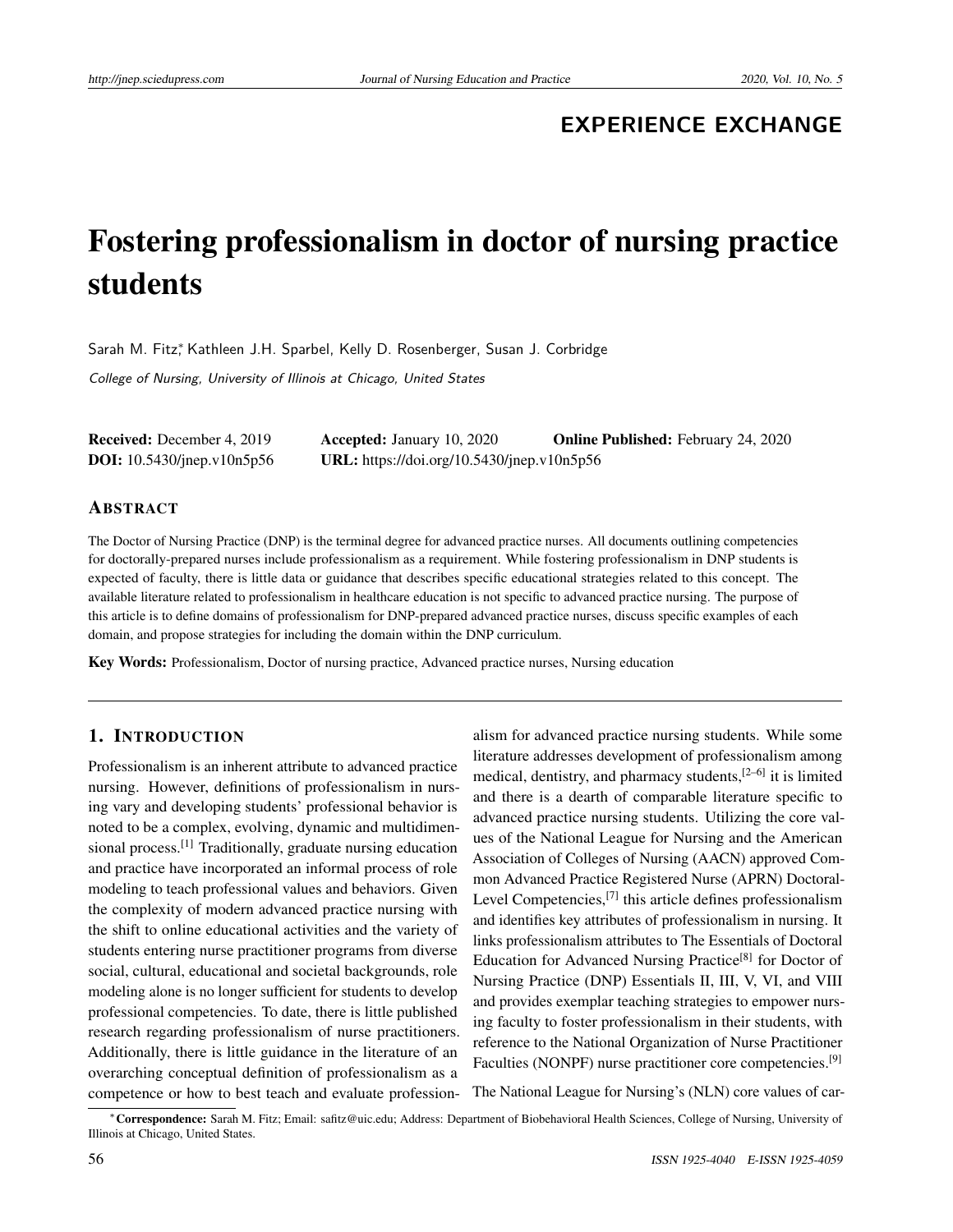ing, integrity, diversity and excellence provide a framework to define professionalism in nursing.<sup>[\[10\]](#page-6-6)</sup> Professionalism encompasses demonstration of four key principles: 1) the display of caring; 2) the commitment to integrity; 3) the respect of diversity; and 4) the pursuit of excellence. Caring denotes showing empathy, compassion, and respect for the values and opinions of others. Nurses demonstrate integrity by taking accountability and responsibility for their own behaviors, communications, and activities. The respect for diversity is displayed through an attitude of inclusiveness and advocacy for the interests of others, while the pursuit of excellence is exhibited through the nurse's dedication and commitment to the continuous improvement of the quality of services provided and of the nursing profession. Table 1 provides examples of nursing professionalism behaviors under the framework of the NLN core values.

Table 1. Components of Professionalism, Adapted from NLN values<sup>[\[10\]](#page-6-6)</sup>

| Caring                               | <b>Integrity</b>                 | <b>Diversity</b>                | <b>Excellence</b>              |
|--------------------------------------|----------------------------------|---------------------------------|--------------------------------|
| Be forgiving. Everyone make          | Be ethical. Maintain             | Be civil. Treat people with     | Strive to be the best.         |
| mistakes & should be given a fair    | standards $\&$ do what is right. | respect even if you do not      | Be prepared & current. Keep    |
| chance.                              |                                  | agree with them.                | knowledge & skills up to       |
|                                      | Be honest & forthright. Do       |                                 | date.                          |
| Be a communicator. Invite ideas $\&$ | not rumor or gossip.             | Be consistent $\&$ accepting of |                                |
| feedback.                            |                                  | other values/beliefs.           | Be involved in your            |
|                                      | Be accountable $\&$              |                                 | profession at the local, state |
| Be empathetic & compassionate.       | responsible. Do what you say     | Be collaborative & partner      | & national levels.             |
|                                      | & follow up.                     | with other professions to       |                                |
| Be emotionally intelligent.          |                                  | benefit patients.               | Be punctual $&$ on time.       |
|                                      | Be a role model. Your words      |                                 |                                |
|                                      | & actions reflect on your        | Be an advocate for others.      | Be appropriate in              |
|                                      | profession.                      |                                 | appearance.                    |

Professionalism is at the core of APRN daily encounters with patients, faculty, colleagues and the community. Professionalism is also essential to maintaining the public trust. Indeed, Gallop Poll rankings consistently report nurses high-est for honesty and ethical standards.<sup>[\[11\]](#page-6-7)</sup> As registered nurses, APRN students should exhibit the core NLN nursing professional competencies. The doctorally prepared advanced practice nurse is expected to exemplify the pinnacle of clinical nursing leadership and practice. Therefore, in addition to the core professionalism attributes, nurse educators are challenged to intentionally elevate professionalism competencies taught to APRN students to meet the doctoral advanced practice role and responsibility.

In 2006, AACN released The Essentials of Doctoral Education for Advanced Nursing Practice (DNP Essentials). The DNP Essentials "define the curricular elements that must be present in DNP programs".[\[8\]](#page-6-4) The eight domains of the Essentials guide curriculum development, evaluation, and accreditation of DNP education. While the NLN core values of professionalism are intrinsic to the DNP role, the Essentials do not explicitly detail professional standards and competencies relative to advanced practice. This can make it challenging for faculty to develop curricula that ensure the scope of professional attributes and student competencies are systematically incorporated in teaching-learning strategies. Those competencies, however, are inferred and threaded within multiple Essentials domains.

While nationally accepted competency documents are established for each of the four advanced practice roles in nursing and the AACN DNP Essentials establishes educational standards for doctorally prepared nurses, a common framework of definitions and competencies across APRN roles was lacking. In response to recommendations to identify competencies common across the four APRN roles, AACN convened the APRN Competency-Based Education for Doctoral-Prepared APRNs Work Group in 2016. That Workgroup, comprised of representatives of 25 organizations involved in APRN education, licensure, certification and accreditation, proposed the Common Advanced Practice Registered Nurse Doctoral-Level Competencies in October 2017.[\[7\]](#page-6-3) The APRN Work Group identified "Professionalism" as Domain 5; described as "Demonstrates a commitment to carrying out professional responsibilities and an adherence to ethical principles" $(p, 7)$ .<sup>[\[7\]](#page-6-3)</sup> Selected verbiage in the Domain 5 competencies relate to the NLN core nursing professionalism competencies of caring (compassion), integrity, and diversity. Excellence is closely reflected in Domain 1 (Patient Care), Domain 2 (Knowledge of Practice), Domain 3 (Practice-Based Learning and Improvement), and Domain 8 (Personal and Professional Development). Competency progression indicators within each domain are identified at two points of time in the student's education; when the student first enters a meaningful clinical experience, and when the student completes the doctoral program.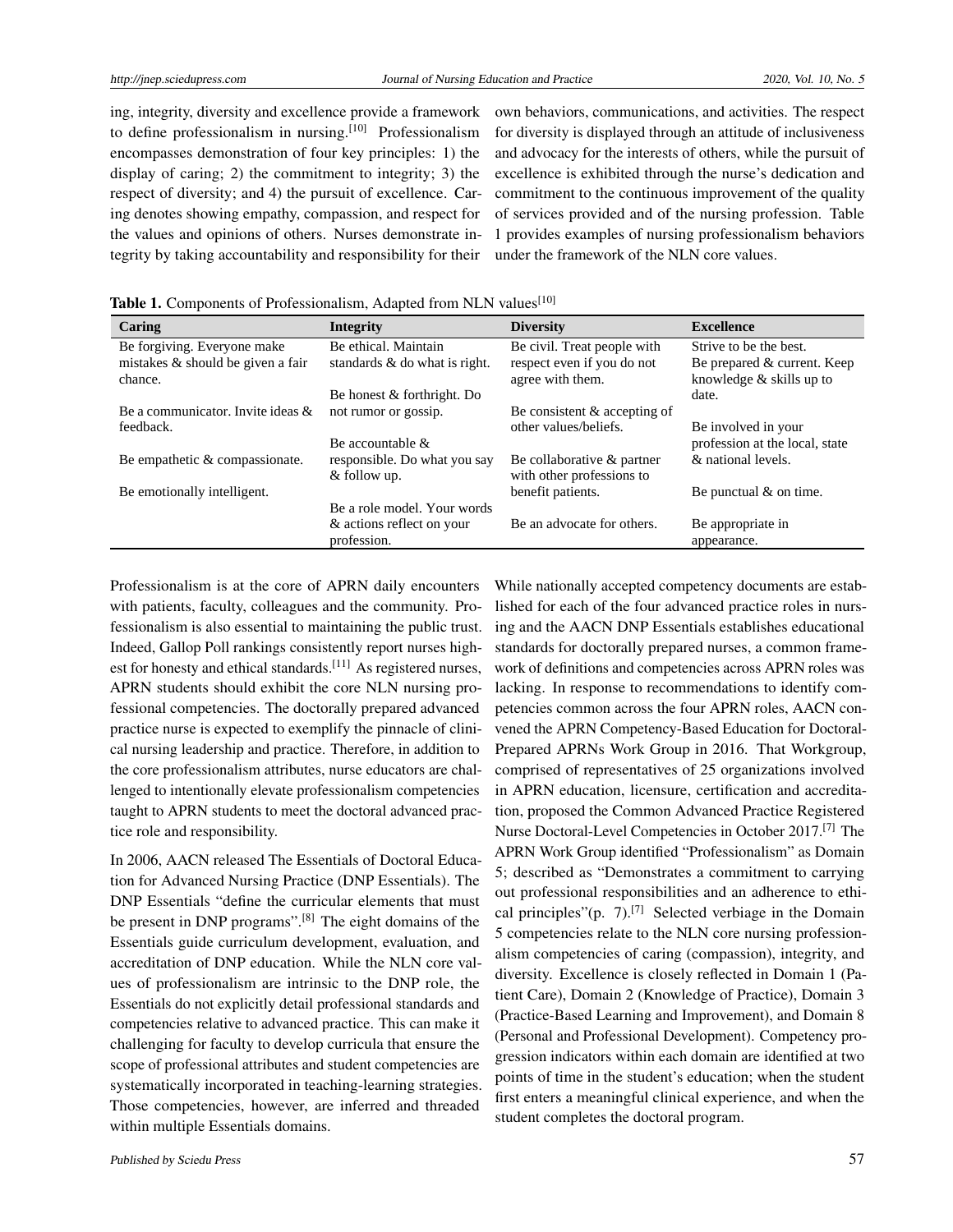DNP nursing faculty are tasked with mentoring doctoral nursing students to build on professionalism competencies taught during prelicensure education, and further developed through clinical nursing practice. Currently, the DNP Essentials is the foundational document guiding APRN nursing curriculum and accreditation. The professionalism competencies noted by NLN and AACN can be addressed through incorporating appropriate teaching-learning strategies within the DNP Essentials framework. Relevant professionalism content and suggested teaching-learning strategies will be illustrated for five of the DNP Essentials Domains: 1) Essential II. Organizational and systems leadership; 2) Essential III. Clinical scholarship and analytical methods; 3) Essential V. Health Care Policy; 4) Essential VI. Interprofessional Collaboration; and 5) Essential VIII. Advanced Nursing Practice.[\[8\]](#page-6-4) Selected teaching-learning strategies and relationship to national competencies are found in Table 2. This article examines how guiding documents for APRN education in the United States provide parameters for development of professionalism for DNP students. Educational requirements for APRNs are different geographically, and many APRNs are masters prepared. While the requirements of these degree programs differ, and the breadth of educational experiences may vary depending on the degree program, the tenets of professionalism discussed may be applied to any advanced practice nursing students.

| Table 2. Strategies for professionalism development related to competencies and NLN values |
|--------------------------------------------------------------------------------------------|
|--------------------------------------------------------------------------------------------|

| <b>DNP Essential</b><br>Competency                                                                   | <b>AACN Common</b><br>Competency                                       | <b>National Nursing</b><br><b>League Value</b> | <b>Exemplar Teaching-Learning Strategies</b>                                                                                                                                                                                                                                          |
|------------------------------------------------------------------------------------------------------|------------------------------------------------------------------------|------------------------------------------------|---------------------------------------------------------------------------------------------------------------------------------------------------------------------------------------------------------------------------------------------------------------------------------------|
| II: Organizational and                                                                               |                                                                        |                                                | Team based learning modules with alternating group roles                                                                                                                                                                                                                              |
| Systems Leadership                                                                                   | Domain 7:                                                              | Caring                                         | Involvement in student organizations                                                                                                                                                                                                                                                  |
| for Quality                                                                                          | Systems-Based                                                          | Integrity                                      | Involvement in professional organizations                                                                                                                                                                                                                                             |
| Improvement and<br><b>Systems Thinking</b>                                                           | Practice                                                               | Excellence                                     | System-focused DNP project                                                                                                                                                                                                                                                            |
| III: Clinical<br>Scholarship and                                                                     | Domain 2:<br>Knowledge of<br>Practice                                  | Excellence<br>Integrity                        | Highlight faculty scholarship (grants, publications, practice, professional<br>organizational leadership)<br>Build assignments/grading rubrics throughout DNP curricula which require<br>evidence-based literature review (including levels of evidence) to support<br>interventions. |
| Analytical Methods for                                                                               |                                                                        |                                                | Translation of DNP project into publishable manuscript                                                                                                                                                                                                                                |
| Evidence-Based<br>Practice                                                                           |                                                                        |                                                | Mentor students to disseminate scholarly work through conference<br>presentations                                                                                                                                                                                                     |
|                                                                                                      |                                                                        |                                                | Mentorship of students within professional organizations                                                                                                                                                                                                                              |
|                                                                                                      |                                                                        |                                                | Mentorship of students within local and state APRN organizations                                                                                                                                                                                                                      |
| V: Health Care Policy<br>for Advocacy in Health<br>Care                                              | Domain 5:<br>Professionalism<br>Domain 6:<br>Systems-Based<br>Practice | Diversity<br>Caring<br>Excellence              | Involve students with local, state, national legislators related to health policy<br>issues                                                                                                                                                                                           |
|                                                                                                      |                                                                        |                                                | Service project collaborating with community stakeholders based on needs<br>assessment                                                                                                                                                                                                |
|                                                                                                      |                                                                        |                                                | Use of course work aimed at addressing core issues in advanced practice<br>nursing                                                                                                                                                                                                    |
|                                                                                                      |                                                                        |                                                | Group policy-writing project as part of professional course work                                                                                                                                                                                                                      |
| VI: Interprofessional<br>Collaboration for<br>Improving Patient and<br>Population Health<br>Outcomes | Domain 7:<br>Interprofessional<br>Collaboration                        | Diversity<br>Integrity                         | Interprofessional simulation                                                                                                                                                                                                                                                          |
|                                                                                                      |                                                                        |                                                | Standardized patient encounter                                                                                                                                                                                                                                                        |
|                                                                                                      |                                                                        |                                                | Clinical rotations foster interaction and collaboration with students/clinicians                                                                                                                                                                                                      |
|                                                                                                      |                                                                        |                                                | from other professions                                                                                                                                                                                                                                                                |
|                                                                                                      |                                                                        |                                                | Expert guest lecturers from specialty areas                                                                                                                                                                                                                                           |
|                                                                                                      |                                                                        |                                                | Interprofessional Immersion Day events, workshops, journal clubs                                                                                                                                                                                                                      |
| VIII: Advanced<br><b>Nursing Practice</b>                                                            | Domain 1: Patient<br>Care                                              | Diversity<br>Caring<br>Integrity<br>Excellence | Clinical rotations providing care for diverse group of patients in clinical<br>specialty area                                                                                                                                                                                         |
|                                                                                                      |                                                                        |                                                | Discussion/reflection ethical guidelines for clinical practice                                                                                                                                                                                                                        |
|                                                                                                      |                                                                        |                                                | Implementing evidence-based practice change (e.g. DNP project)                                                                                                                                                                                                                        |
|                                                                                                      |                                                                        |                                                | Foster values of continuous professional development                                                                                                                                                                                                                                  |
|                                                                                                      |                                                                        |                                                | Didactic and clinical examples of seeking and applying current clinical<br>practice guidelines                                                                                                                                                                                        |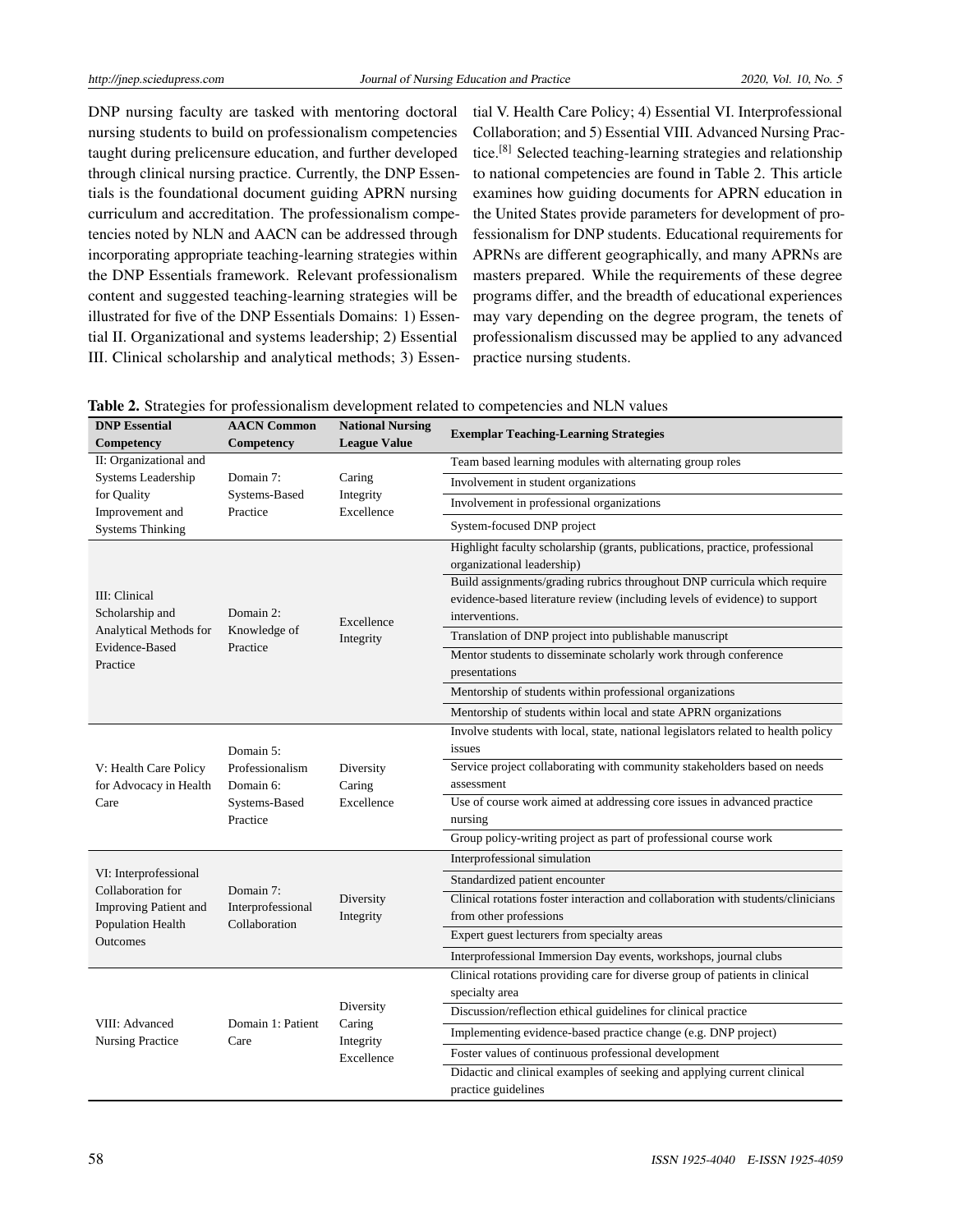# 2. DNP ESSENTIAL II: ORGANIZATIONAL AND SYSTEMS LEADERSHIP

DNP-prepared advanced practice nurses function as leaders in their specialty fields. The National Organization of Nurse Practitioner Faculties (NONPF) competencies include seven leadership components[\[9\]](#page-6-5) which align with the DNP Essential II: "Organizational and Systems Leadership for Quality Improvement and Systems Thinking".[\[8\]](#page-6-4) Although the NONPF competencies and DNP Essentials include leadership as distinct educational competencies, leadership is a professional attribute which is interwoven throughout many other core competencies of DNP-level advanced nursing practice.

Nursing education fosters development of leadership skills from prelicensure through the terminal degree. Nursing programs encourage the NLN value of excellence by providing both academic and clinical leadership experiences. Postlicensure, practicing nurses also need mentored leadership development; this essential guidance results in an enhanced level of professionalism and role modeling behaviors. Continued growth is essential to nurses assuming greater leadership roles and individual effectiveness.[\[12\]](#page-6-8) Faculty can provide APRN students with developmental leadership opportunities through institutional graduate student nursing organizations and mentor students to become involved in state and national professional organizations while still in school.

DNP-prepared nurses serve as patient advocates by creating organizational change and building policies to improve the lives of patients and populations. These nurses improve healthcare practices by leading evidence-based practice change. Introducing these changes requires knowledge of how to investigate, collaborate, and amend processes to improve patient care. Prior to the DNP degree becoming the terminal degree for advanced practice nurses, many of these skills were gained through on-the-job training in collaboration with other healthcare professionals. While DNP graduates continue to collaborate with colleagues to build on their experience with leadership roles, new DNP graduates are prepared through the DNP curriculum to lead practice change. Team-based learning is used in many DNP courses as a tool to foster leadership; students are required to lead the team during their coursework, and students are given the opportunity to provide open, constructive feedback to each other. The DNP project serves as the cornerstone of leadership curriculum for educating students in interpersonal skills related to leadership. Additionally, this project gives the DNP graduate firsthand experience with working within the healthcare system to lead and sustain practice change for improving patient care. Faculty can further enhance development of leadership roles by mentoring students to develop

practice standards and healthcare outcomes in diverse patient populations, and collaborate with community stakeholders to create workforce development and other programs that improve access to healthcare in diverse underserved and/or rural communities.

## 3. DNP ESSENTIAL III: CLINICAL SCHOL-ARSHIP AND ANALYTICAL METHODS

DNP Essential III: "Clinical Scholarship and Analytical Methods for Evidence-Based Practice" calls on the DNPeducated nurse to step into the role of a leader in translating knowledge to clinical practice. This component of DNP education sets forth expectations that nurses critically analyze data from clinical practice and determine if this data reflects excellence in evidence-based practice. The DNP graduate synthesizes available literature with current practices and database information, and uses it to determine if practice change is necessary. Moreover, the DNP nurse leads evidence-based practice change to elevate clinical practice to the highest possible standard. This also includes dissemination of clinical practice findings at specialty or regional conferences.

Clinical scholarship can be both demonstrated by faculty and produced through student assignments. The prime exemplar of clinical scholarship for DNP students is through the development, implementation, and evaluation of the DNP project. Students learn to critically analyze and synthesize research, practice, and policy evidence related to a practice or system problem. They also learn how to analyze outcomes and create a scholarly report of clinical projects related to quality improvement. Other scholarship activities can also be implemented during the DNP program to build a foundation of scholarship throughout the curriculum. Faculty exemplify their own scholarly work to students through practice grants, published articles, or other scholarly achievements announced within platforms visible to students (e-mail or television screens in common areas are methods of displaying this information). Students can be prompted to investigate and provide evidence for interventions on case study assignments during the core and specialty course work for any of the APRN programs. Additionally, students should be encouraged throughout their nursing education to seek scholarship and practice grant opportunities. Institutions can support development of clinical scholars through workshops on how to develop scholarly posters and presentations, and by sponsoring financial support for professional conferences where students' works are disseminated. They can also stimulate interest in creative clinical scholarship by illustrating examples of translation of scholarly work into clinical practice, such as patents, license copyrights, or mobile application (APP)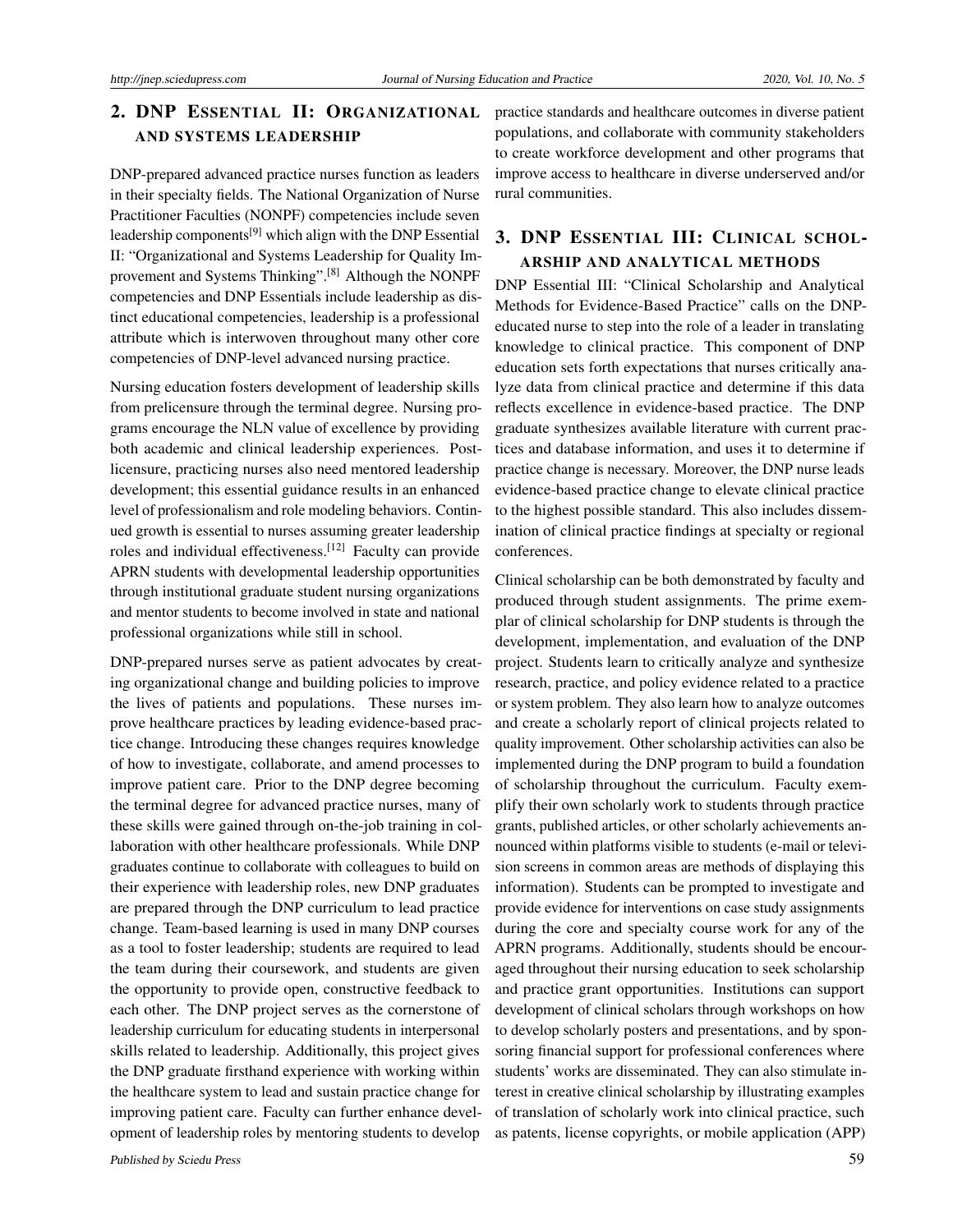#### development.

NONPF also recommends that faculty have specific measurable components for assessing the quality of scholarly products (NONPF, 2016). These measurements should be based on national credentialing standards and may vary de-pending on the DNP specialty program and institution.<sup>[\[13\]](#page-6-9)</sup> Additionally, using transparency in the assessment process helps students to understand the expectations and align their work with the curriculum requirements. Such evaluations should occur frequently during the DNP program in order to continuously assess each student's performance and redirect their learning focus as needed.

## 4. DNP ESSENTIAL V: HEALTH CARE POL-**ICY**

DNP graduates use their nursing knowledge and leadership skills to advocate for patients through the creation of healthcare policies. APRNs embody the NLN value of caring for diverse populations by leading policy change that addresses healthcare disparities and improves access to quality healthcare for all populations. DNP Essential V: "Healthcare Policy for Advocacy in Health Care" specifically discusses the ways in which DNP graduates advocate for social justice issues and patient access as well as the importance of advocacy for the profession of nursing and the nurse's role in policy creation.[\[8\]](#page-6-4) The Common APRN Competencies addresses DNP graduates' involvement in healthcare policy within both the Professionalism domain and the Systems-Based Practice domain.[\[7\]](#page-6-3) DNP faculty can provide students with examples of healthcare policy and advocacy through their own policy work and by involving students in policy creation. Course work provides students the opportunity to work as part of a team addressing a current healthcare delivery issue. The students research and evaluate potential solutions to the problem, and then work to determine and recommend a policy change to address the issue. Students can gain valuable experience in policy advocacy through interacting with local, state, and federal legislators on healthcare or APRN professional issues. The faculty provide feedback about the students' policy plans using their own experiences, and help the students understand areas where they may realistically face barriers when advocating for policy changes.

DNP graduates also find opportunities for policy work within local, state, regional, and national professional organizations. Again, nurse educators and experienced APRNs can provide valuable mentorship to new DNP graduates by encouraging involvement in these professional organizations. Advocating for these organizations to provide discounted member fees for students and new graduates also promotes student and

new graduate involvement.

# 5. DNP ESSENTIAL VI: INTERPROFES-SIONAL COLLABORATION

Evidence supports improving patient care and provider satisfaction through interprofessional teamwork in clinical practice.[\[14\]](#page-6-10) The NONPF Core Competencies include interprofes-sional leadership and collaboration<sup>[\[9\]](#page-6-5)</sup> which align with DNP Essential VI: "Interprofessional Collaboration for Improving Patient and Population Health Outcomes".[\[8\]](#page-6-4) Core competencies for interprofessional education (IPE) and collaborative practice have been established.<sup>[\[15\]](#page-6-11)</sup> Under the overarching domain of Interprofessional Collaboration (IPC), the four topics of values and ethics, roles and responsibilities, interprofessional communication, and teams and teamwork intertwine to develop the clinician's competencies in providing collaborative care across health care disciplines. Starting at the prelicensure level, nurse educators are seeking opportunities to provide IPE experiences for students, and student feedback has been positive.<sup>[\[16\]](#page-6-12)</sup> Students report that opportunities for learning in collaboration with different disciplines allows new practitioners to gain the perspectives of other clinicians.[\[17\]](#page-6-13)

To meet the core competencies of providing IPC, consistent messaging within the curriculum as well as opportunities to practice developing interprofessional behaviors is required. Values and ethics clarification, and understanding roles and responsibilities that support IPC may involve didactic coursework within each discipline curriculum, but are enhanced through interdisciplinary activities, such as IPE Immersion Day group discussions, cross-disciplinary courses, journal clubs, and workshops. Clinical practicum settings provide an ideal venue to break down barriers between professions and develop communication and teamwork skills. Model exemplars of interprofessional clinical practicum experiences include longitudinal rural health community service projects involving APRN, physician, and pharmacist student teams, multidisciplinary student team rounding in acute care settings, and preceptor-mentored interprofessional student teams in primary or subspecialty care. Interprofessional collaboration can also be practiced through development and implementation of the DNP project, changing healthcare through an IPC initiative.

The NLN value of caring can be demonstrated through advanced practice nurses' communication abilities. Communication is one of the observable methods of exhibiting professional behavior. DNP faculty model professional communication in their interactions with students and other colleagues. During their clinical rotations, students learn how their pre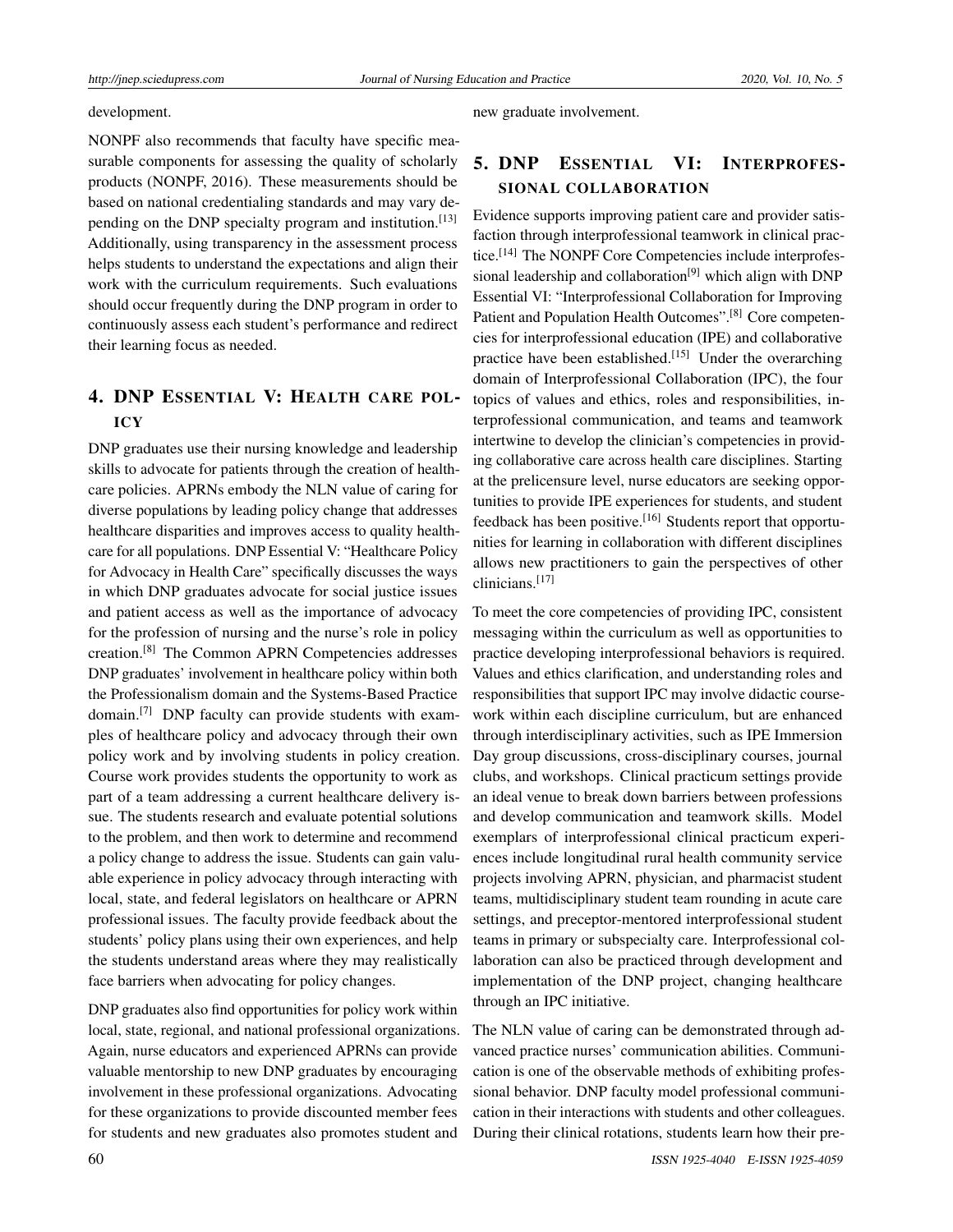ceptors communicate with patients, families, healthcare staff, and medical colleagues. Additionally, role-playing activities in which students practice verbal presentations of patient cases or calling another healthcare professional provides tools for students to practice their communication skills.

Simulation and standardized patient encounters are also useful tools for students to practice their professional communication skills. Students can practice calling another provider for a consult, talking to bereaved families, providing care through tele-health experiences, and therapeutic communication with patients. Faculty and standardized patient actors can provide immediate constructive feedback about students' communication skills. Simulation also provides a safe, observable opportunity for students from various healthcare disciplines to practice their patient care skills and professional interactions. Foundational to building these competencies, faculty must be transparent within the syllabus about the course objectives and expectations of professional behavior and communication. Faculty can provide exemplar videos for student learning, such as those created by NONPF in the faculty-preceptor portal ([https://www.nonpf.org/pa](https://www.nonpf.org/page/PreceptorPortal_Main) [ge/PreceptorPortal\\_Main](https://www.nonpf.org/page/PreceptorPortal_Main)).[\[18\]](#page-6-14) Course assignments and grading rubrics should provide faculty with objective assessment methods and provide guidance to mentor students to attain competence.

# 6. DNP ESSENTIAL VIII: ADVANCED NURS-ING PRACTICE

DNP Essential VIII identifies the vital foundational practice competencies for all DNP specialty practices. "All DNP graduates are expected to demonstrate refined assessment skills and base practice on the application of biophysical, psychosocial, behavioral, sociopolitical, cultural, economic, and nursing science as appropriate in their specialty focus area".[\[8\]](#page-6-4)

Professional development includes self-development beyond the basic advanced practice graduate level to improve competencies in specialty practice. Competence in advanced practice is the method in which clinical knowledge of the profession is applied. Practice is conducted with the application of nursing knowledge for the assessment and care of diverse patient populations to improve outcomes, the measurement of quality indicators, the development and enhancement of practice protocols, the evaluation of systems of care, and the analysis of healthcare delivery models.[\[7\]](#page-6-3) While professionalism in advanced nursing practice broadly encompasses leadership, clinical scholarship, and policy advocacy, the focus of this domain is on behaviors and professional competencies that relate directly to the APRN's clinical practice. Nursing faculty need specific, measurable criteria for assessing students' abilities to take ownership of their responsibilities as providers. While certain professional behaviors may seem inherent to nursing, faculty must take intentional measures to ensure these behaviors are discussed in didactic curricula, displayed in interactions in academic settings, and objectively measured as part of the passing requirements in clinical courses. These behaviors include arriving on time and prepared to work, turning in assignments on time, responding to clinical and academic e-mail correspondence in a timely and professional manner, dressing in a manner appropriate to the professional setting, taking personal ownership for patient care priorities, and communicating in a respectful manner with everyone in the clinical setting. Examples of including these behaviors in nursing curricula include role-playing activities to practice patient presentations on rounds or formal case study presentations in front of fellow students. Additionally, rubrics for clinical courses should include specific criteria for timely arrival to the clinical site, appropriate dress, and responsiveness to the needs of the patient population.

Mentoring students to take professional responsibility and ownership for one's own practice goes beyond expectations for timeliness, appearance, and communication. Becoming invested as an APRN denotes continual learning in the profession. Initially, APRNs demonstrate taking profession responsibility for one's own practice through attaining the DNP and professional specialty certification, but attaining practitioner expertise can also be enhanced through additional professional credentials or certificates, and recognized through national organizations, such as becoming a Fellow of the American Association of Nurse Practitioners (FAANP). The APRN is expected to maintain an intellectual curiosity, and pursue continuing education that will support growth in clinical competencies. Faculty can foster this value by emphasizing that APRN education is a step in professional development; with the terminal clinical degree being part of the trajectory of lifelong learning.

Taking responsibility for professional practice extends to developing APRN student mentoring skills. It can be uncomfortable for students to analyze peers or mentor others in developing competencies. Faculty can provide opportunities for students to practice constructive peer review in classroom assignments, with the goal of improving individual performance and the quality of a group project. This can build confidence in the student's ability to improve quality in a clinical practice as an APRN. It can also instill value in mentoring other professionals, including future students, as taking personal responsibility for one's clinical practice.